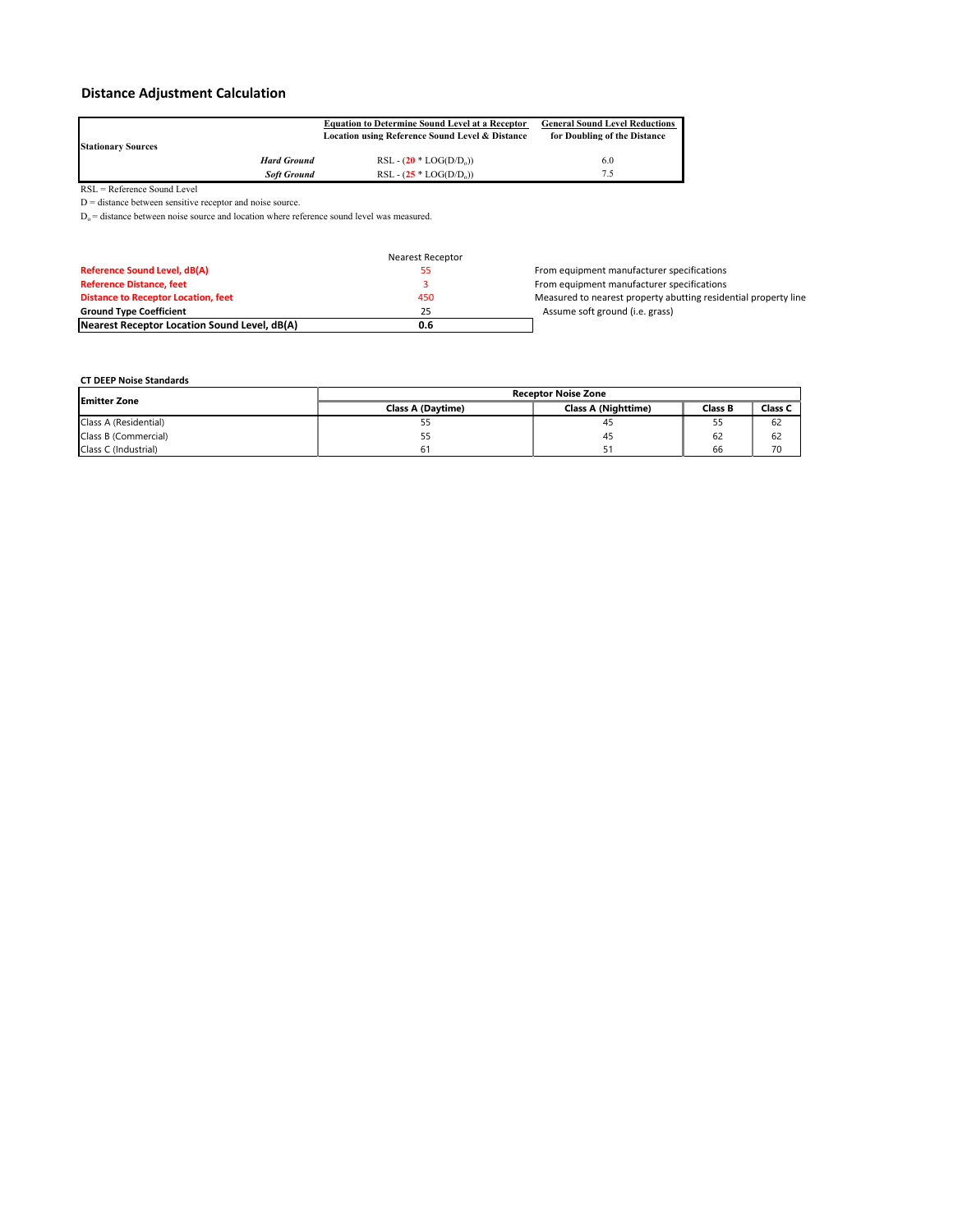

# **THREE-PHASE STRING INVERTER 125 KW CSI-125KTL-GI-E**

Canadian Solar's grid-tied, transformer-less string inverters help accelerate the use of three-phase string architecture for commercial rooftop and small ground-mount applications. An NRTL approved, cost-effective alternative to central inverters, these inverters are modular design building blocks that provide high yield and enable significant BoS cost savings. They provide up to 98.8 % conversion efficiency, and a wide operating range for maximum energy harvest. **Standard warranty, extension up to 20 years**



#### **KEY FEATURES**

- Maximum efficiency of 99.1%, CEC efficiency of 98.6%
- Single MPPT for higher conversion efficiency
- Transformerless design
- PID mitigation capability

#### **EFFICIENCY CURVE**

### CSI-125KTL-GI-E @ 900 V



#### **HIGH RELIABILITY**

- Advanced thermal design with variable speed fans
- Ground-fault detection and interruption circuit

## **BROAD ADAPTIBILITY**

- NEMA 4X (IP65), outdoor application
- Utility interactive controls: active power derating, reactive power control and over frequency derating
- Integrated wiring box design
- Integrated DC and AC load rated disconnects
- Wide MPPT range for flexible string sizing
- AC terminals compatible with copper and aluminum conductors
- Supports up to 20 DC string inputs

**CANADIAN SOLAR INC.** IS COMMERCE to providing might solar products, solar system solutions and services to customers around the world. As a leading PV project developer and manufacturer of solar modules with over 33 GW deployed around the world since 2001, Canadian Solar Inc. is one of the most bankable solar companies worldwide. **CANADIAN SOLAR INC.** is committed to providing high quality

\*For detailed information, please refer to the Installation Manual.